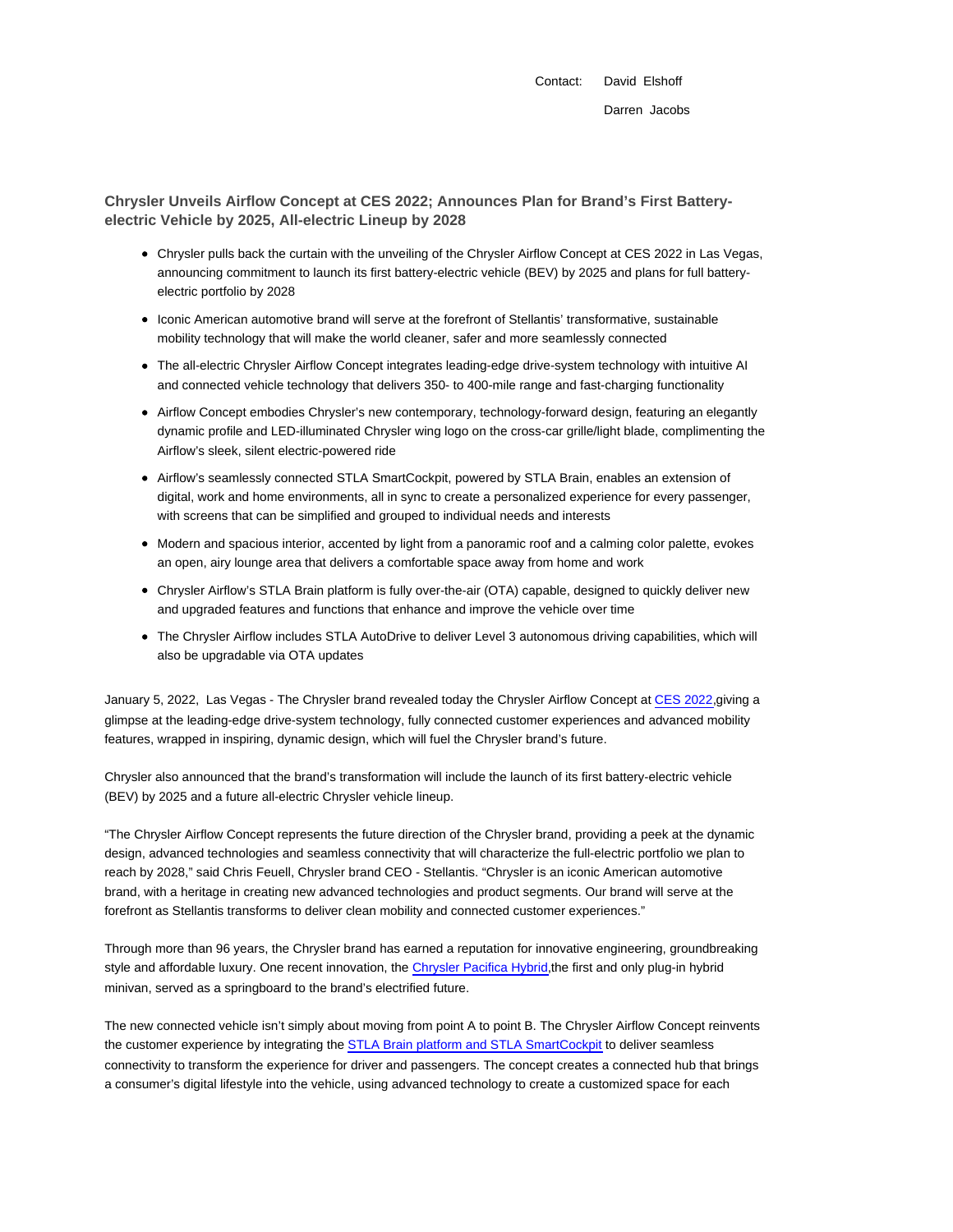"The Chrysler Airflow Concept represents the start of the brand's journey toward a fully electrified future. It is the result of a thoughtful synthesis of the full arsenal of Stellantis' connected vehicle technology – inside and out," said Ralph Gilles, chief design officer - Stellantis. "The design features a decisively elegant aerodynamic exterior and a modern, sophisticated interior that takes the customer on a new level of digital delight."

#### **Seamless Connectivity Optimizing Customer Experiences**

The Chrysler Airflow Concept is designed as a space to bring people together, both physically and virtually.

Enabled by STLA Brain and STLA SmartCockpit, the user experience in the Airflow Concept is agile, intuitive and always fresh. The interior showcases ideas for giving every passenger a personalized experience that seamlessly connects them with their digital lives, as well as the other passengers.

The Airflow Concept unifies these advanced technologies, communicating through advanced visualization and thoughtful interaction. The Airflow Concept user experience employs multi-layered, high-contrast graphics and thoughtful details to provide a clean, sophisticated appearance that is safe, easy to use and easy to understand.

Using a menu-based format, screens throughout the Airflow interior can be personalized, simplified and grouped based on individuals and interests. Information on the screens can be shared with all passengers by swiping. Customization and personalization are key, whether driving or acting as a co-pilot.

Each screen is a personalized space to access the digital world via connected entertainment, apps and downloads. Each seat also features a built-in camera, enabling occupants to participate in a group video conference call from the comfort of the Airflow cabin.

Over-the-air (OTA) updates keep Airflow Concept services current and let passengers quickly and easily add new and innovative features. That functionally keeps the vehicle fresh, exciting and capable, enhancing the overall ownership experience.

The backbone of the Airflow Concept user experience is the new electrical/electronic (E/E) and software architecture, STLA Brain. This architecture is highly flexible, breaking today's bond between hardware and software generations. It enables software developers to create and update features and services quickly, taking advantage of capabilities built into the cockpit without waiting for a new hardware launch.

The STLA SmartCockpit, demonstrated in the Airflow Concept and built on top of STLA Brain architecture, seamlessly integrates with the digital lives of vehicle occupants to deliver AI-based applications, such as navigation, voice assistance, e-commerce marketplace and payment services.

## **Fully Electrified + Fully Connected**

Along with the fully connected ultimate user experience, the Chrysler Airflow Concept previews the brand's commitment to delivering a fully electric vehicle lineup by 2028, produced using clean manufacturing processes and made with recyclable and renewable materials. Through the use of industry-first technologies, the Chrysler brand will delight customers and influence the industry to make the world better, cleaner and safer.

The Chrysler Airflow Concept is equipped with STLA AutoDrive, which delivers Level 3 autonomous driving capabilities and will be upgradable via OTA updates.

The concept features all-wheel-drive capability and is powered by two 150 kW electric drive motors (EDMs), one in the front and one in the rear. The concept is designed to accommodate larger capacity EDMs, offering the potential for future high-performance applications. Drive motors are located toward the front and rear of the vehicle, maximizing interior space and enabling the large wheel size and wide stance of the Airflow Concept. The battery is designed to achieve between a 350- and 400-mile range on a single charge.

### **Dynamic Design Language**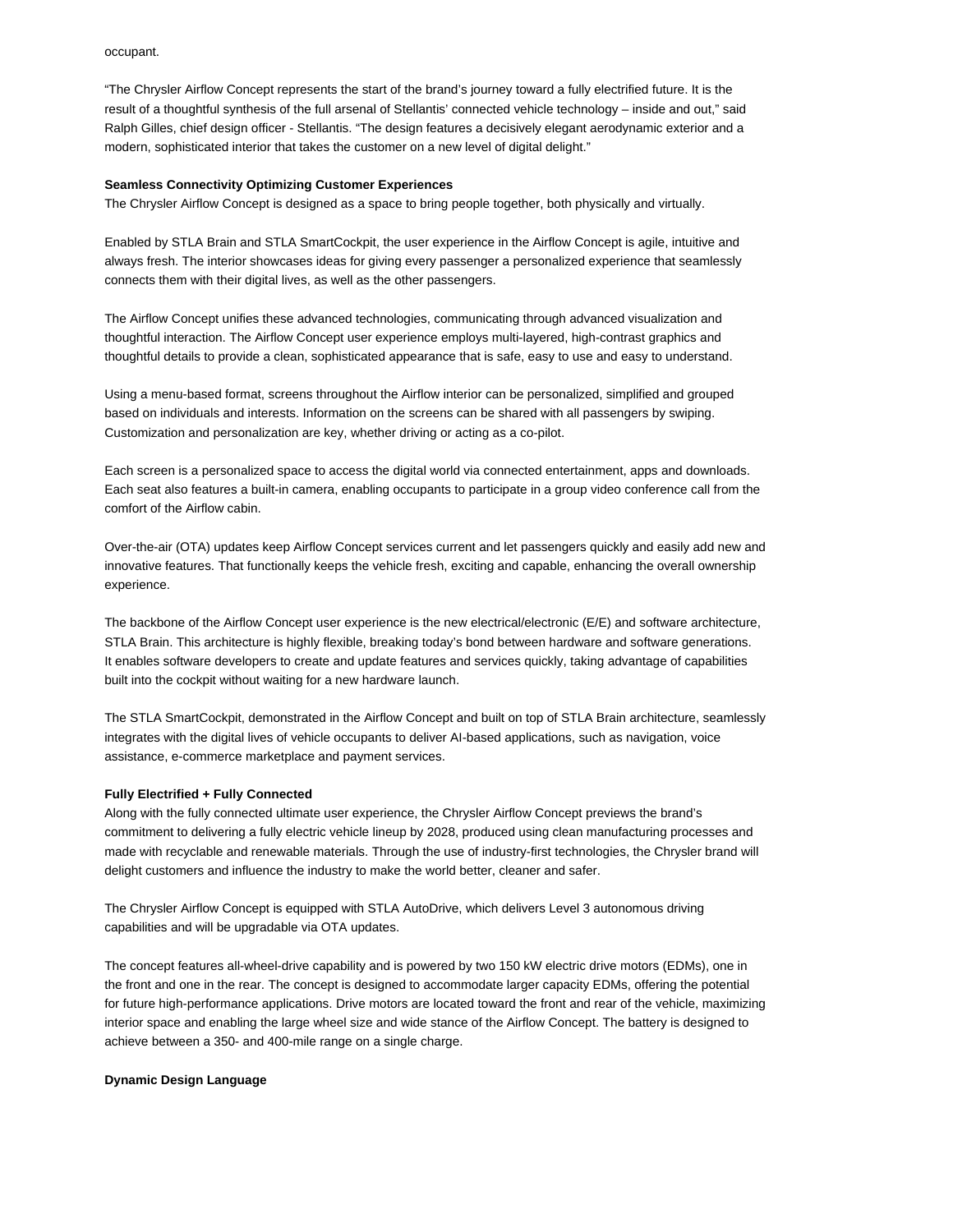The sculptural, expressive design of the Chrysler Airflow Concept envisions the next generation of premium transportation and user experience. The concept reimagines how the driver and passengers interact with advanced technologies while delivering a first-class travel experience that balances technological needs within a serene environment.

The Airflow Concept features a dynamic design proportion, with a low ride height and streamlined, two-tone roof line that achieves an elegant yet athletic profile while increasing EV range. A long wheelbase and wide track, along with large 22-inch wheels and tires, are enhanced visually with Celestial Blue accent color cladding. The design elements work together to enable a dramatic stance and deliver excellent handling and performance dynamics.

The Airflow's silent electric ride harmoniously supports the sleek design aesthetic, with the concept's dramatic expression completed by an Arctic White body color that conveys a sense of calm and serenity. Up front, the Airflow announces its electric aesthetic with the Chrysler wing logo tied into a cross-car grille/light blade illuminated with crystal LED lighting. A crystal LED taillight runs the full width of the vehicle, accentuating the wide stance. The Airflow Concept features welcome, departure and animated lighting, including a unique aqua that signifies the vehicle is charging. The diffuser shape of the lower rear fascia highlights the aerodynamic, smooth underbody, a key to achieving optimum driving range.

The modern and spacious interior is also accented by a light and calming color palette, evoking an open, airy lounge area that delivers a comfortable space between home and work. The interior design is made to sooth and relax occupants, surrounding those inside with flowing lines that move throughout the space, creating a greater feeling of spaciousness and comfort. Technology is integrated seamlessly into the interior in the form of dark glass sculptures. The central control area integrates individualized climate controls near the C-shaped air slots. Crystalized textures throughout the vehicle add a sense of precision, providing an intricate transition from the exterior and aligning with the advanced interior design highlighted by premium refinement.

Redefined interior touchpoints support ideas of tranquil, serene comforting spaces and combine illusionary weightlessness and grounding metals to give the Airflow Concept a dynamic, dreamy design. Soft leather-wrapped seats help achieve a lighter, smoother atmosphere. Materials, including vegetable-tanned leather, as well as floor mats, fabric and carpeting made of recycled materials, imagine a future of sustainable design.

Infotainment screens appear as gloss black sculptures, seamlessly integrating technology within the overall interior composition. Seating uses a unique slim structure that rests on a pedestal base, enhancing comfort and roominess while allowing for maximum legroom, shoulder space and personal storage for each passenger.

Functional and ambient lighting helps the driver and passengers create a personalized inner sanctum, augmented by the Airflow Concept's panoramic roof that allows daylight to stream into the cabin. The ambient lighting reveals itself in direct lines, adding modernity, and indirectly through perforations in the upper door bolsters and a cascade of light spilling out from under the armrests in all four doors. The lighting syncs to the mood of the interior and changes based on the passengers' preferences and the content on the displays. Subtle design choices create an overall feeling of serenity with craftsman-like attention to detail in accent points, such as the perforation and embossed pattern on the seats, unifying the refined interior.

#### **Chrysler Brand**

The Chrysler brand has delighted customers with distinctive designs, craftsmanship, intuitive innovation and technology since the company was founded in 1925. The Chrysler Pacifica continues to reinvent the minivan, a segment Chrysler invented, with an unprecedented level of functionality, versatility, technology and bold styling and the most advanced available all-wheel-drive system in its class. The available innovative hybrid powertrain takes this revolutionary vehicle a step further. It's the first electrified vehicle in the minivan segment and achieves more than 80 MPGe in electric-only mode, has an all-electric range of more than 30 miles and a total range of more than 500 miles. Chrysler Voyager offers fleet owners a budget-friendly minivan that also provides a well-equipped, exceptional driving experience. The Chrysler 300 lineup delivers on the brand's promise of iconic and elegant design executed with world-class performance, efficiency and quality – all at an attainable value. Chrysler is part of the portfolio of brands offered by leading global automaker and mobility provider Stellantis. For more information regarding Stellantis (NYSE: STLA), please visit www.stellantis.com.